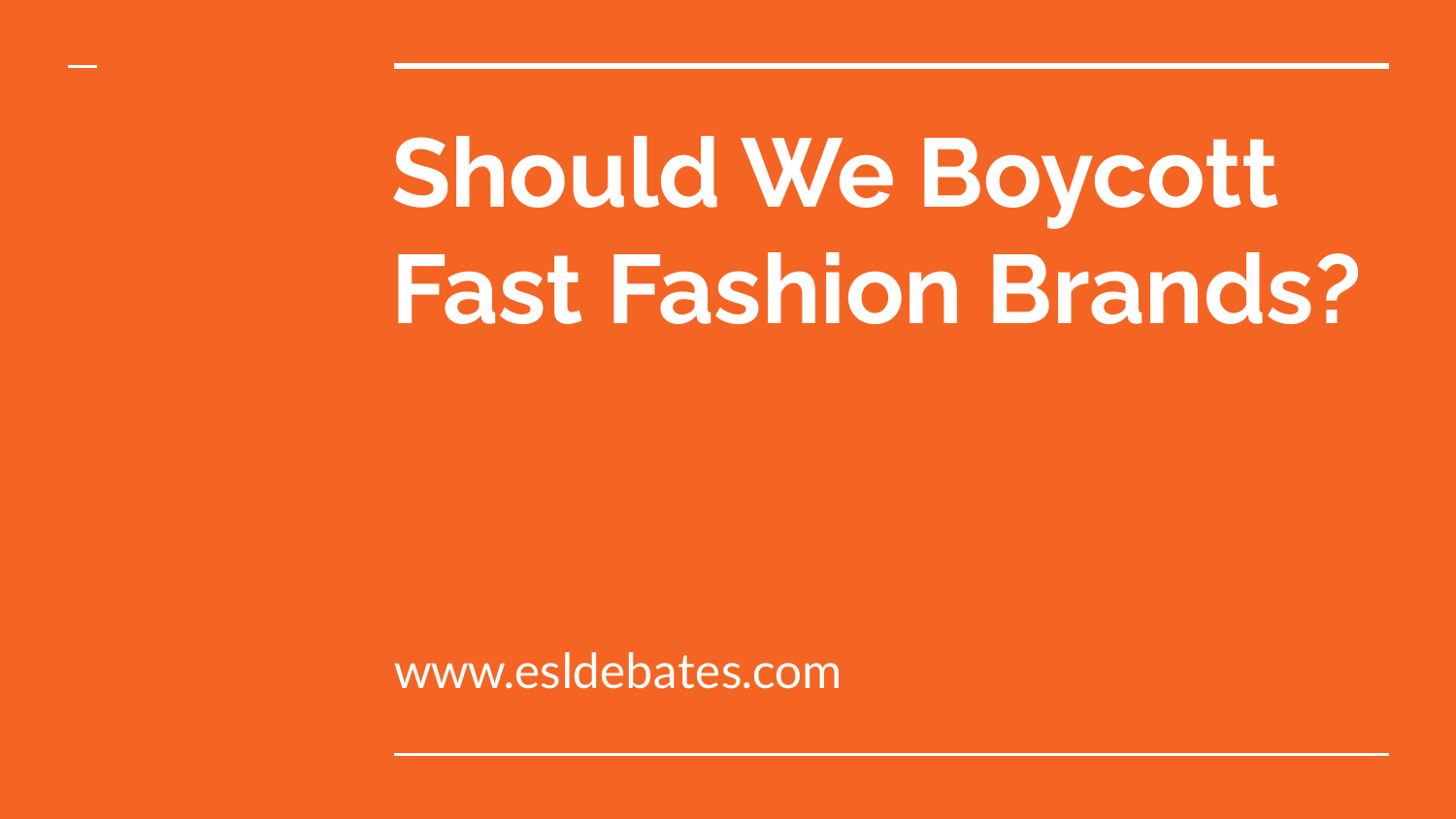

**1. What is fast fashion**

**2. Quotation**

- **3. The history of fast fashion**
- **4. The impact of fast fashion brands**

**5. Statistics**

**6. What are people are saying? The pros and cons**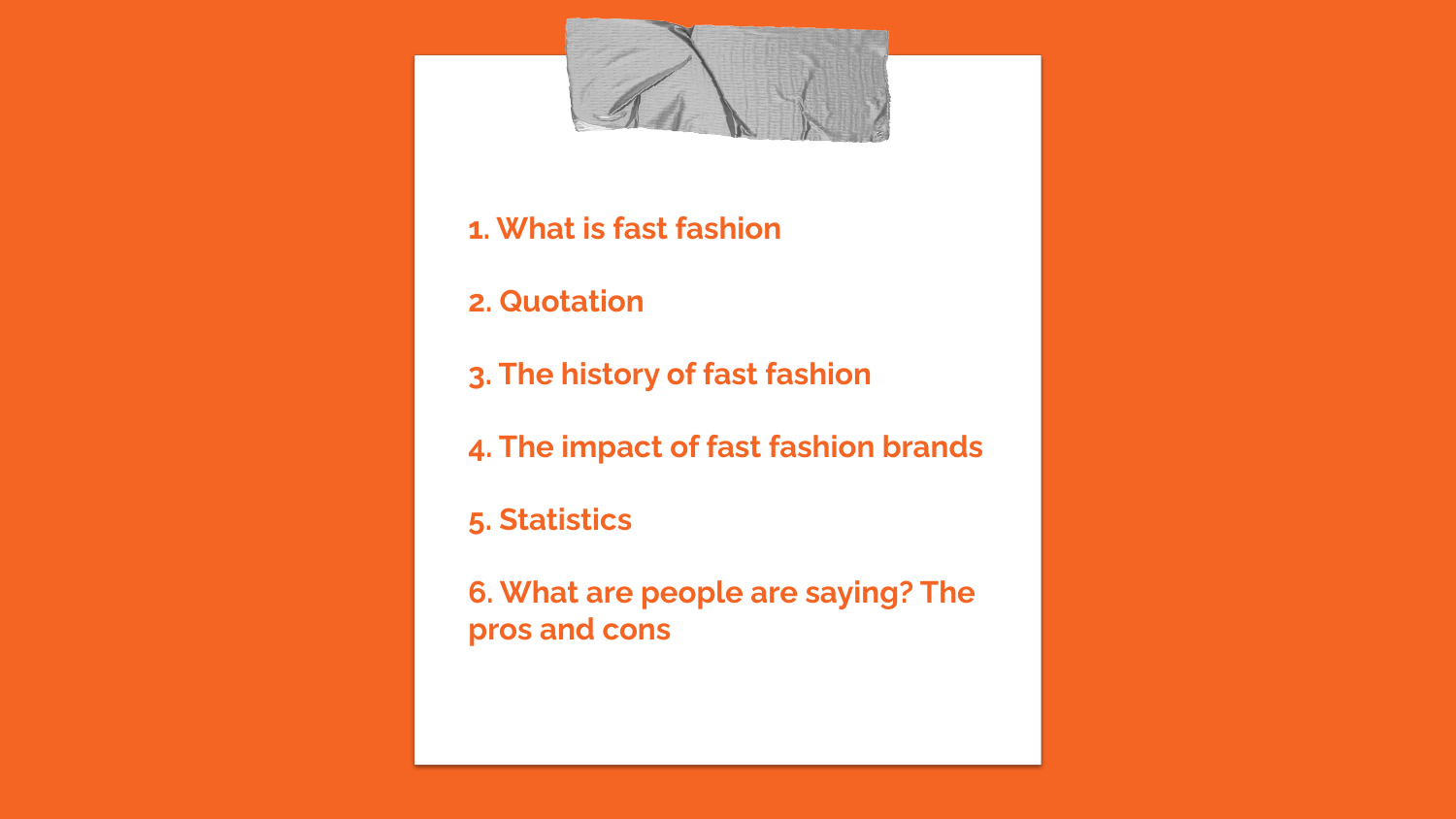## **What is Fast Fashion?**

Fast Fashion is a design, production, and marketing strategy that focuses on creating large quantities of trendy clothes in a short amount of time. It can also be defined as cheap but trendy clothing from the catwalk ideas or celebrity culture and transferred quickly to clothing stores. To produce a low-cost fashion, clothing manufacturers use trend duplication and low-quality materials such as polyester. The goal is to get the newest trends on the market as quickly as possible so that buyers may buy them while they're on-trend. In addition, since it is not high-quality made, they aren't meant to be worn for years or even several times. So, consumers put them away after a few wears. As a result, these inexpensive trendy pieces are becoming one of the world's most polluting industries due to overproduction and consumerism.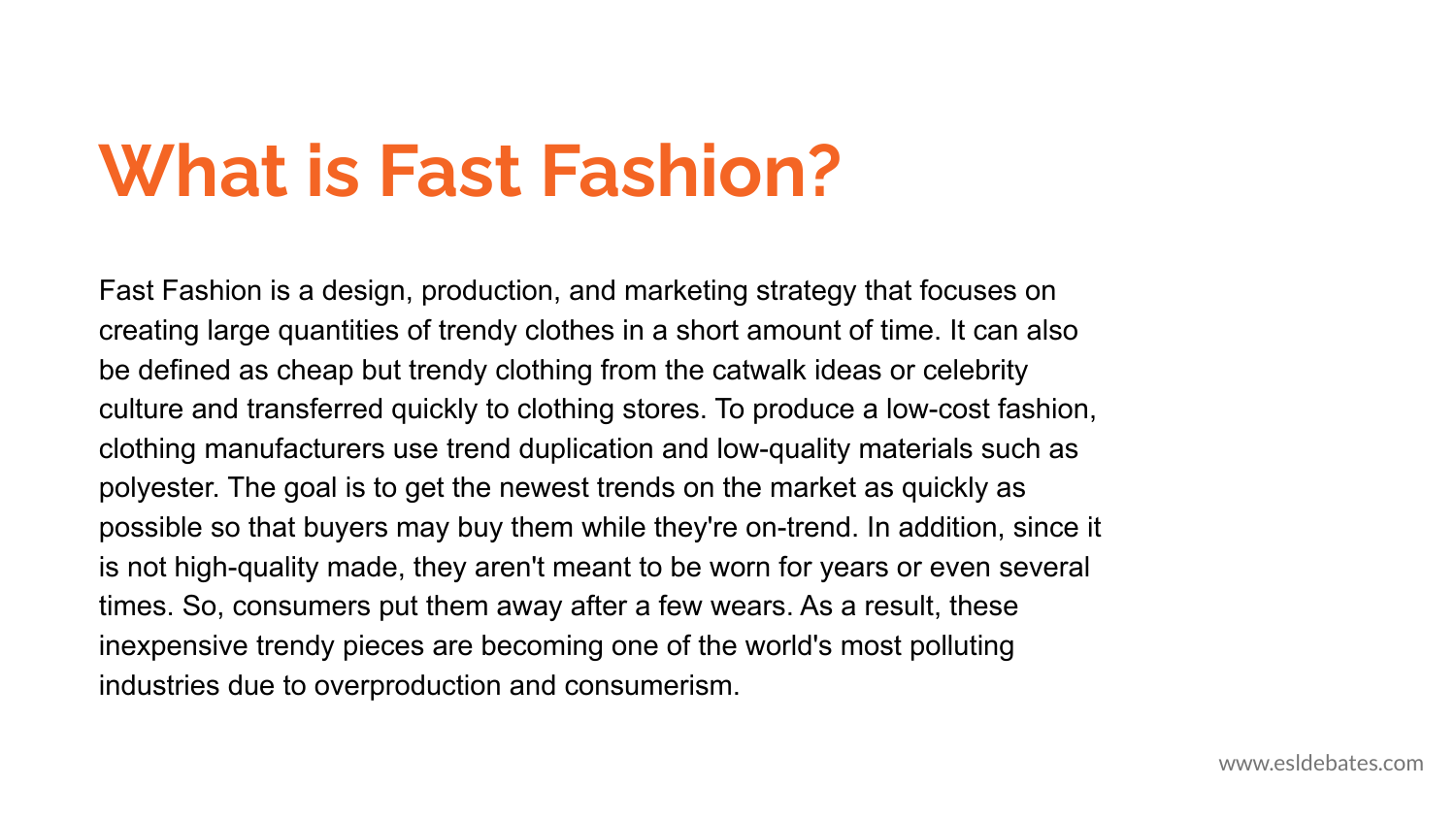**"Fast fashion isn't free. Someone somewhere is paying." —Lucy Siegle, journalist and author**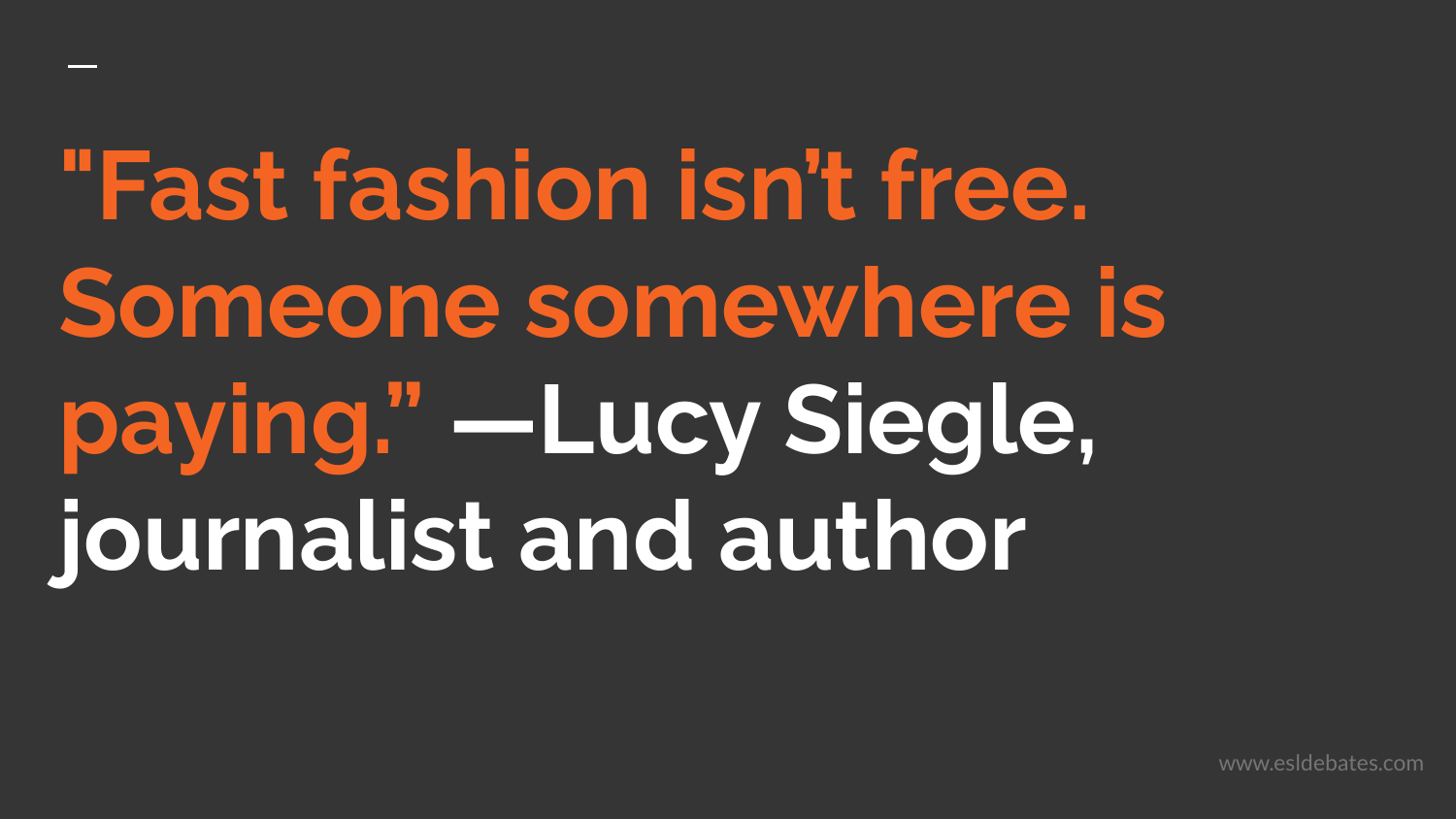

### **The History of Fast Fashion**

Several years ago, fall, winter, spring, and summer were the four seasons of the fashion business. Designers would prepare for each season months in advance, guessing the trends they thought shoppers would prefer. But nowadays, different trendy styles are often introduced multiple times in a month to stay on-trend. Low-cost fashion peaked in the late 1990s and early 2000s. Fast-fashion companies such as H&M, Zara, and Topshop have taken over the high street as a result of the rise of online shopping. These companies replicated the aesthetics and design features of high-end fashion houses fast and cheaply. It's simple to see how the trend caught on because everyone can now shop for on-trend apparel anytime they want.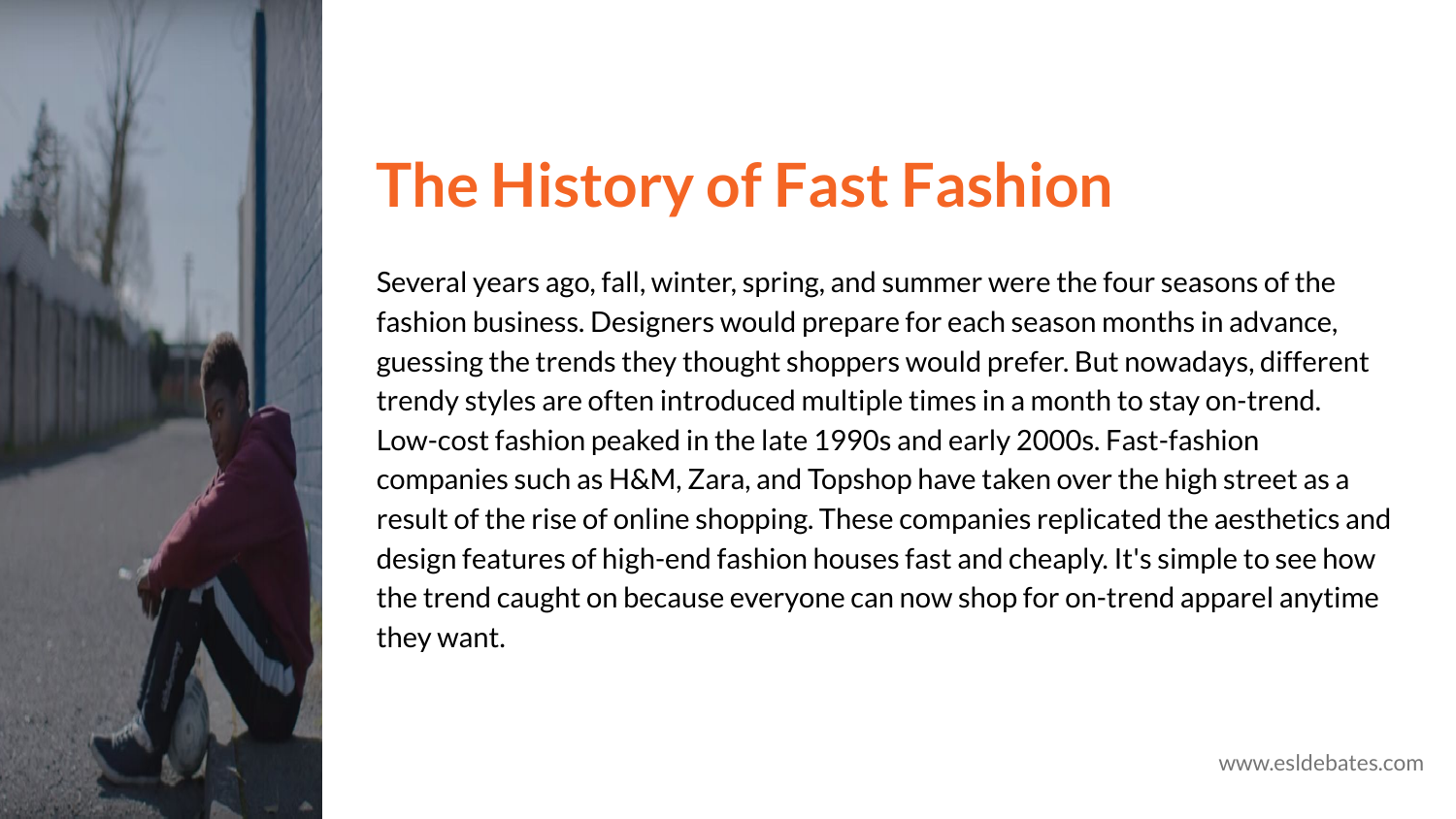#### **The Impact of Fast Fashion Brands**

For the manufacturers to produce low-price trendy clothes, they are likely outsourced and underpaid their workers for as little as \$4 per hour. Some of the brands are reportedly taking advantage of their workers overseas in countries like Thailand, Sri Lanka, and Cambodia. Additionally, according to the 2018 U.S. Department of Labor Report, they have been accused of child labor in Argentina, Bangladesh, Brazil, China, India, Indonesia, Phillippines, Turkey, Vietnam, and others.

Fast fashion also plays a big impact on the environment. As mentioned, to produce cheap clothes, manufacturers use synthetic textiles such as polyester. One of the most common textiles is polyester. It is made from fossil fuels that contribute to global warming, and when washed, can drop microfibres that add to the growing amount of plastic in our seas. On top of that, because of the rapid rate at which garments are created, customers are dumping a large amount of clothing, resulting in huge textile waste. Every year, more than 500 million kilograms of unwanted clothes end up in landfills.

However, a lot of consumers think fast fashion brands are helpful for them. For instance, a teenager who is buying their clothes using their own hard-earned money, affordability is the main factor in the clothes they buy. It also enables them to buy trendy clothes anytime they want them. Fast fashion brands keep them up with trends to be a better fit in society without spending too much.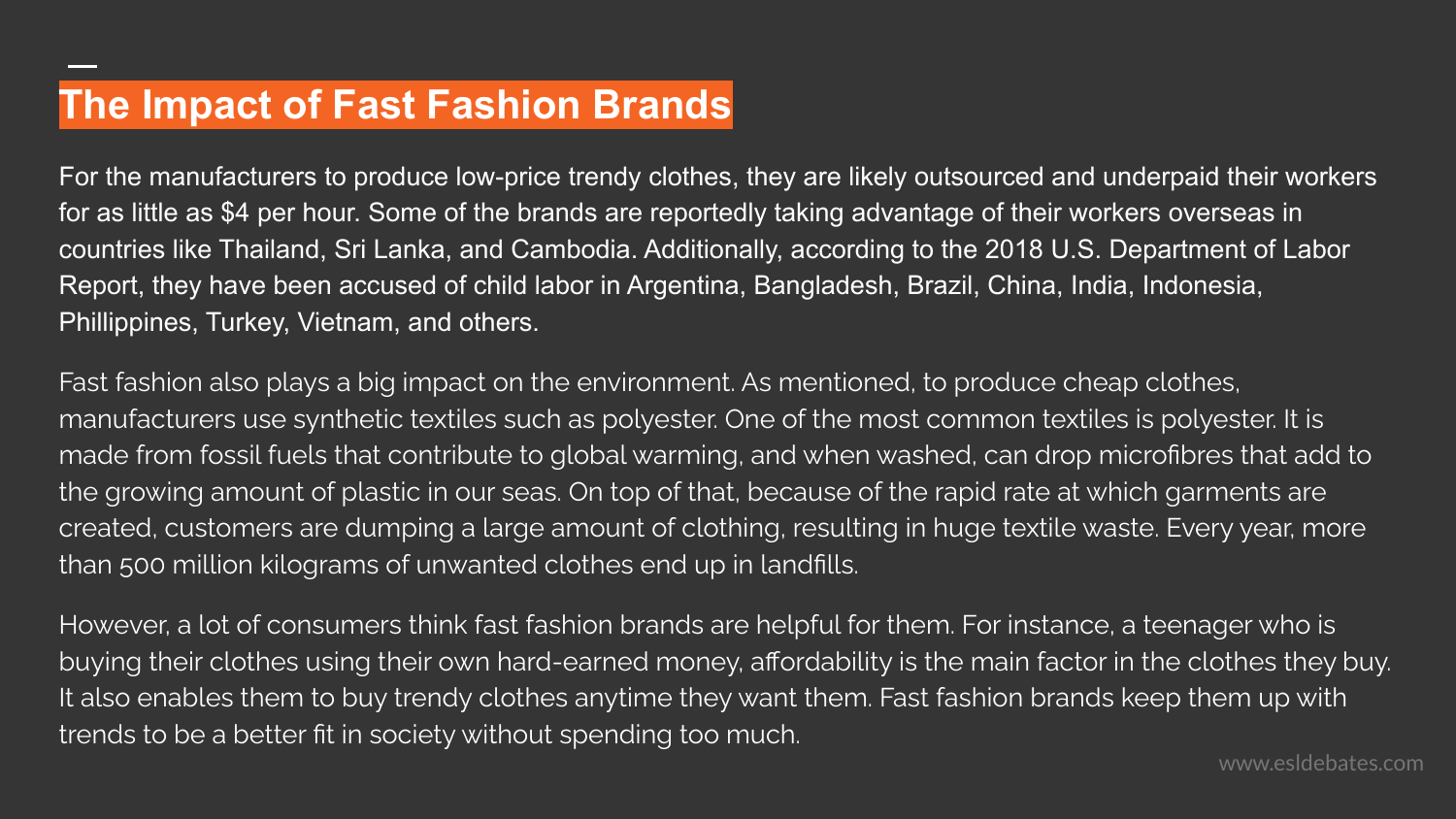

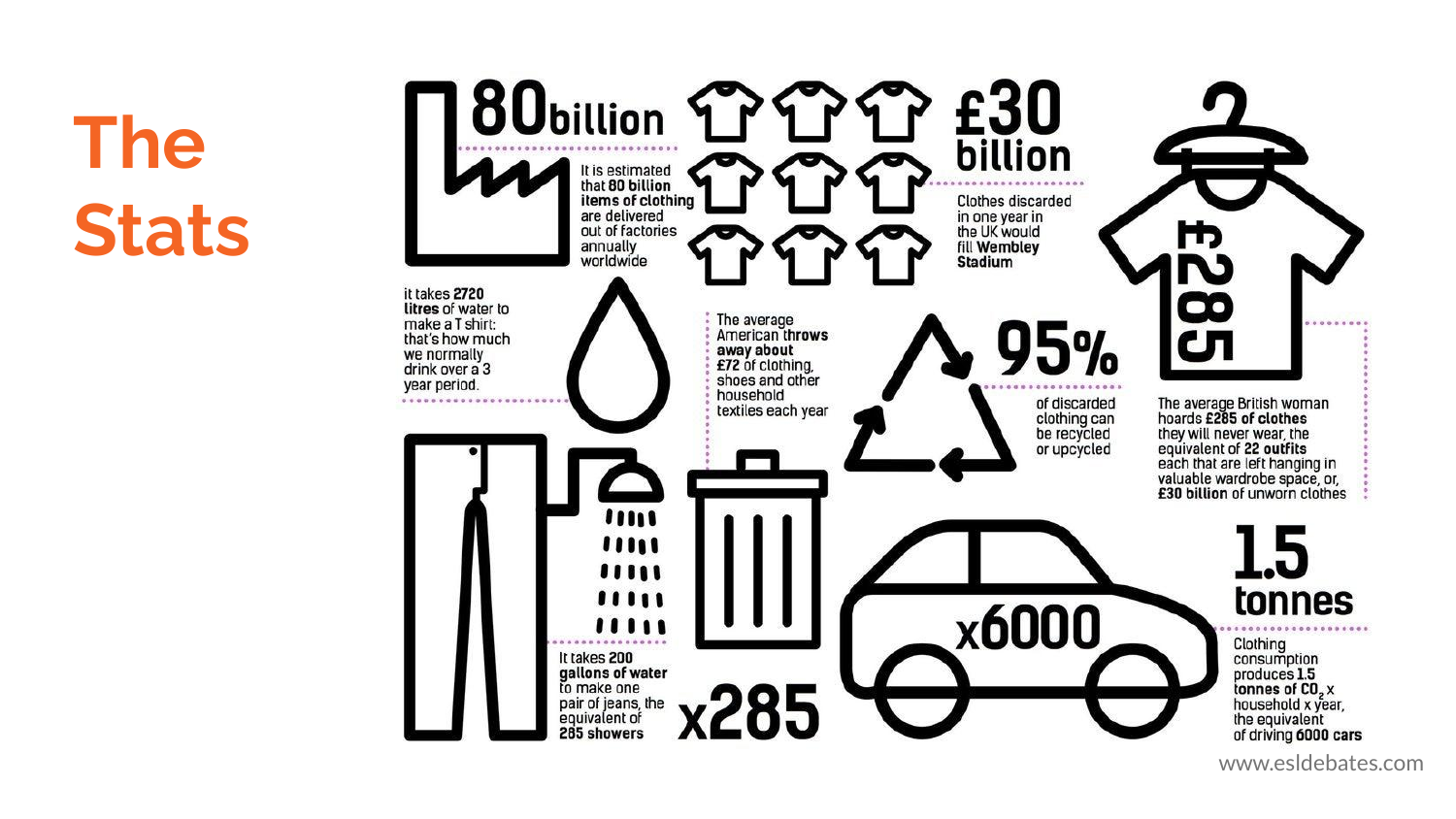# **What are people saying?**

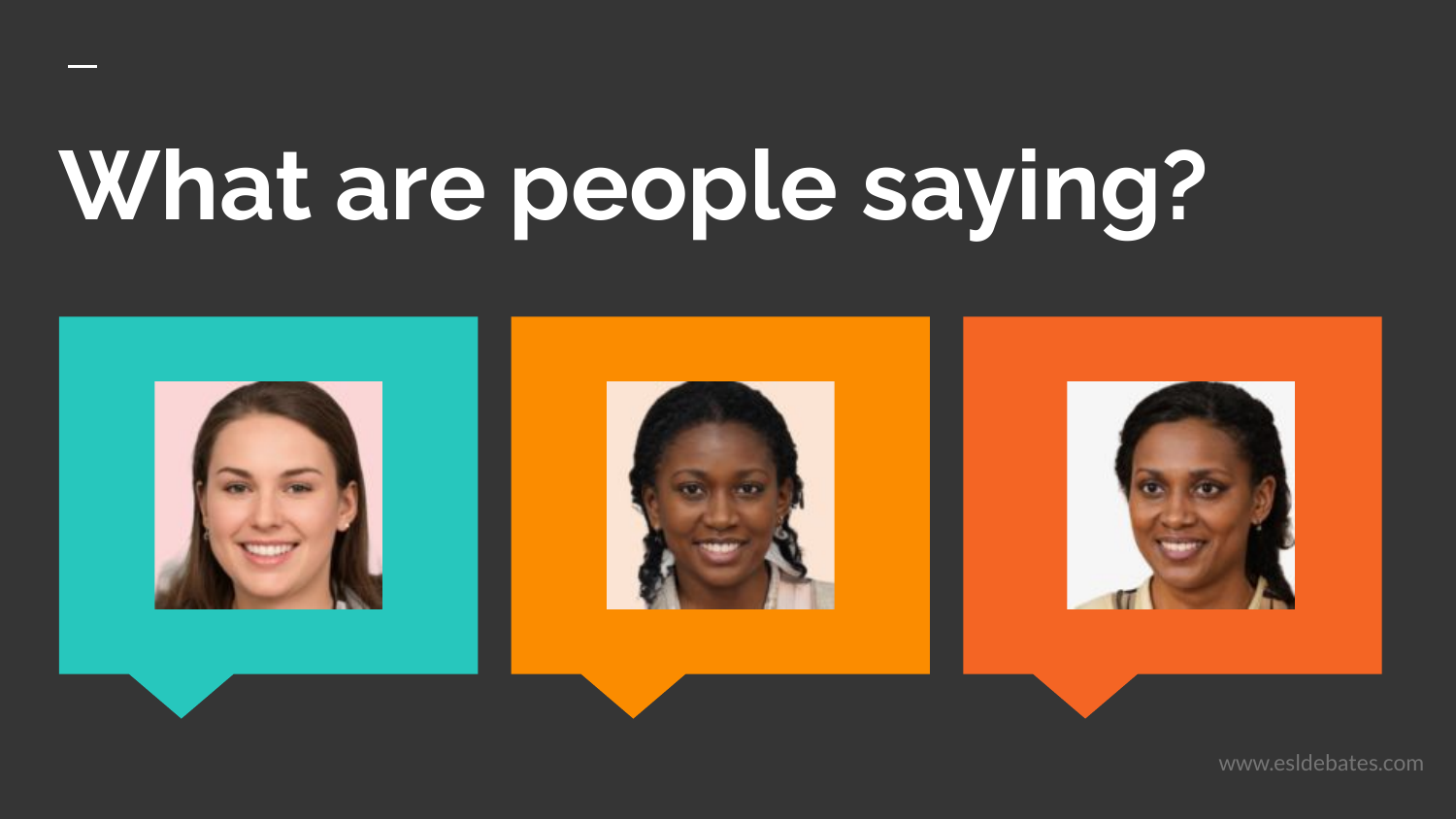### **Fast fashion clothes are not sustainable.**

#### **Agree**

In order for the manufacturers to produce low-price fashion clothes, they use synthetic textiles like polyester. The polyester material is not biodegradable. It means when you throw out a shirt made from Polyester will not degrade for 20 years for sure and 200 years at worst. Aside from that, polyester dyes are harmful to the environment. Polyester fabrics use special dyes which are stain-resistant. These dyes, often known as dispersion dyes, are water-insoluble. Like polyester, they have a complex molecular structure that is difficult to dissolve. Its toxicity causes major issues for local plant and animal life when it enters the environment.

In addition, because these clothes are made out of low-quality materials, they are not intended to be worn several times. They are likely to be thrown out after a few wears. Also, because fast fashion brands release multiple new styles in a month, consumers, especially the younger generation, buy trendy clothes again even they just recently bought a new one for them to stay relevant and on-trend. As a result, those clothes that are not on-trend anymore will end up in landfills. So definitely, fast fashion clothes are not sustainable.

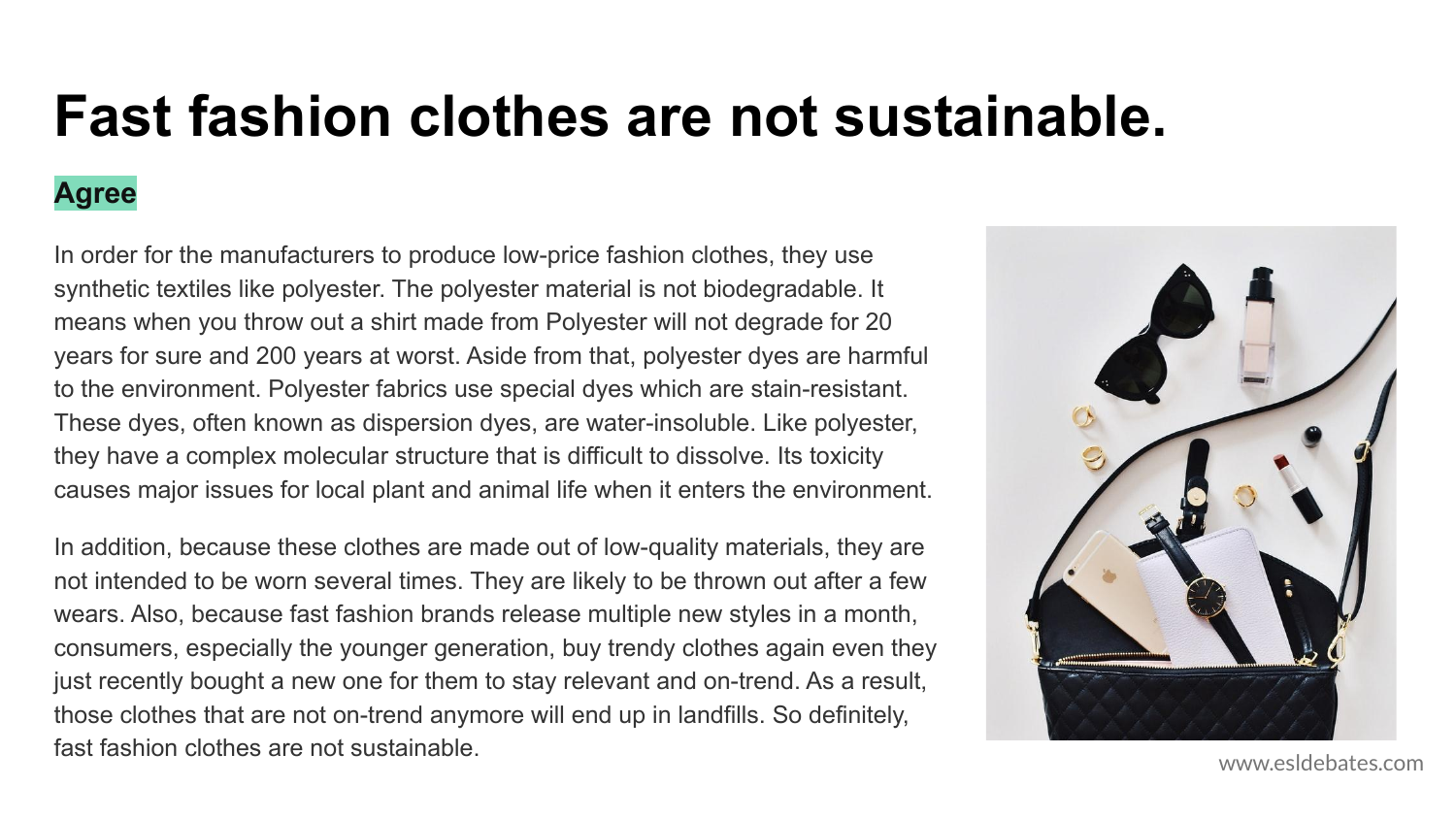### **Fast fashion clothes are not sustainable.**

#### **Disagree**

Fast Fashion brands are leaning towards a more sustainable future. UNIQLO switched to FSC approved eco-friendly shopping bags in September 2019 to eliminate single-use plastics in its supply chain. They are also encouraging their consumers to donate their used down and unwanted items to its stores for recycling and donating so they will not end up in landfills. Moreover, UNIQLO uses textiles made from recycled resources to use sustainable fibers. The company offers a bag made from recycled nylon chips as well as a variety of recycled PET bottle-based items.

Meanwhile, according to Vogue, ZARA recently announced a new series of sustainability initiatives. They will collaborate with Better Cotton Initiative, a non-profit organization that works with farmers to embrace more socially and ecologically sustainable methods. They are committed to using 100% of the polyester in their clothes, and all cotton will be organic, recycled, or created, according to the company.

Additionally, H&M moving away from its fast-fashion beginnings. The brand intends to lessen its environmental footprint by employing eco-friendly textiles and more sustainable production practices. Customers may also recycle old clothing and receive a discount on a future purchase at H&M locations. By 2030, H&M wants to employ exclusively sustainably produced materials across the board.

If fast-fashion brands will continue to practice these, this will benefit a lot of people and the environment as well.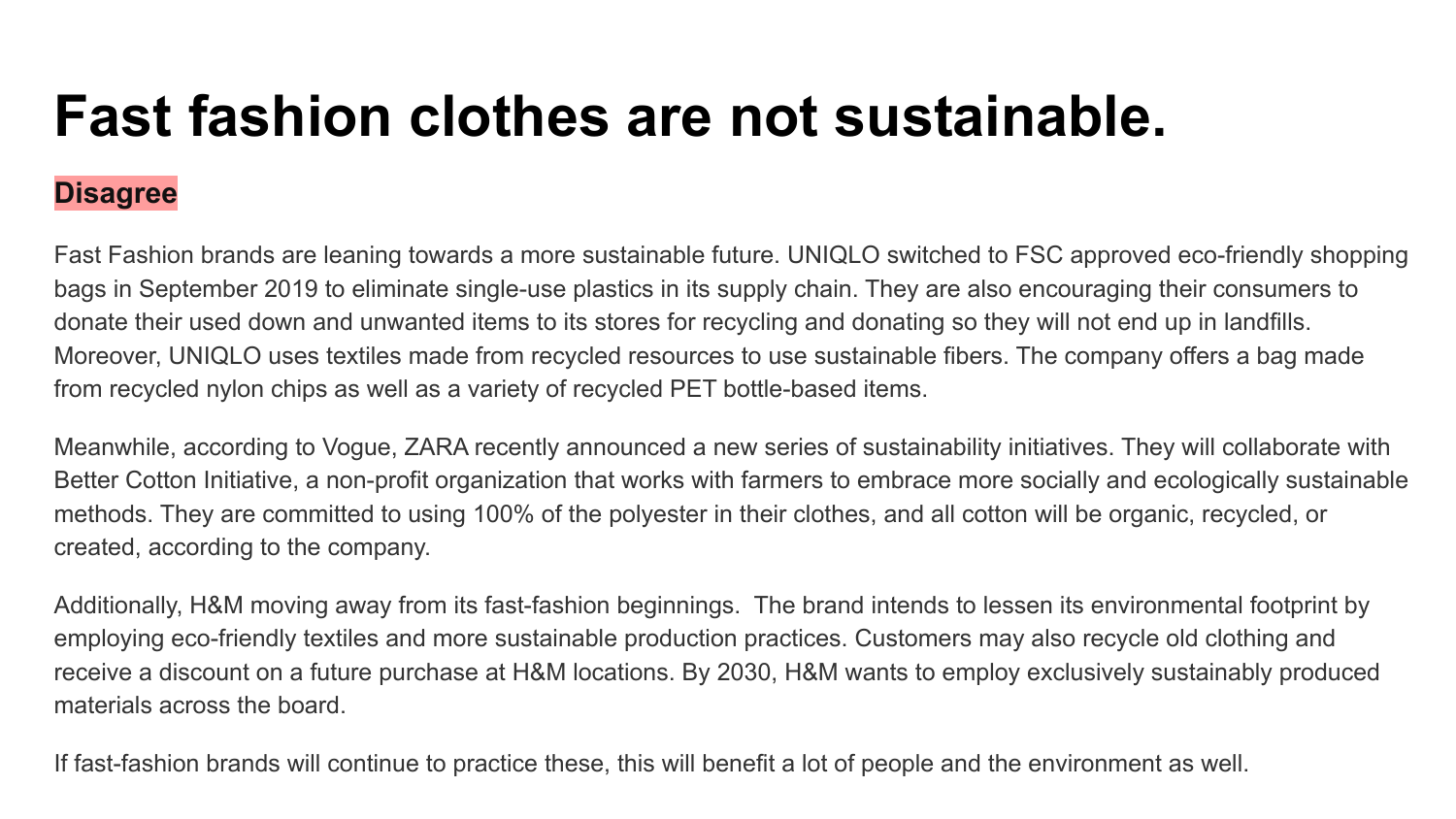### **Fast fashion is harmful to our health**

#### **Agree**

Aside from unfair wages, lack of resources and even physical abuse, fast fashion workers in factories are exposed to different toxic chemicals that will harm their physical and mental health. For instance, they must use highly fluorinated substances to treat waterproof garments, which increases the risk of neurological and endocrine diseases. Workers must dip their hands in a toxic substance without wearing protective gear to obtain the popular "acid wash" or distressed finish on jeans, and that will cause rashes and other severe skin disorders.

According to The Independent, a British online newspaper, there was an investigation showing that toxic chemicals are pouring into waterways from factories that produce material for H&M, Asda, Next, and Tesco in India. As a result, the investigation found that residents around the area had some cases of cancer, tuberculosis, reproductive problems, birth defects, and stomach disorders, according to a report by campaign group, the Changing Markets Foundation.

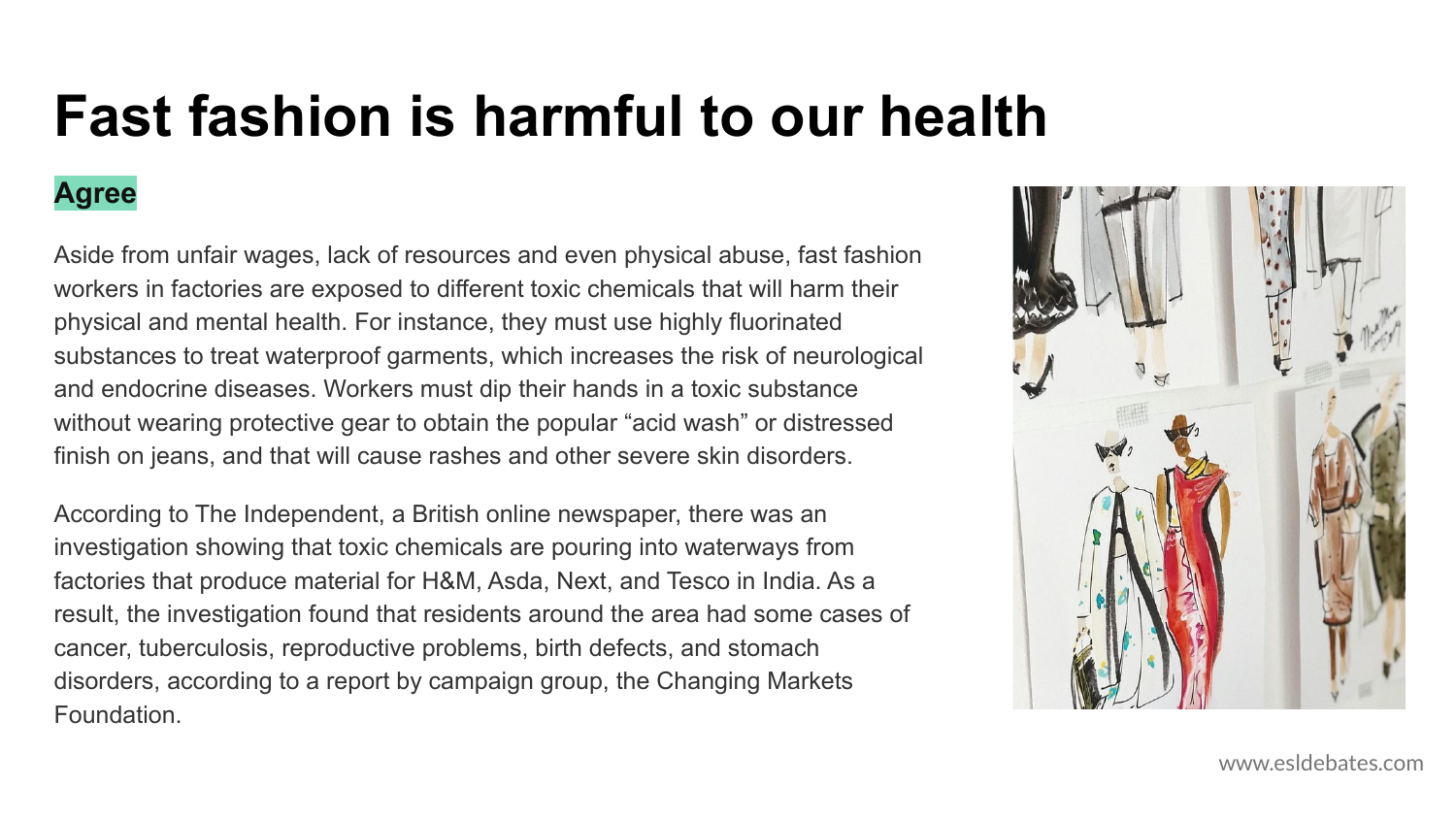### **Fast fashion is harmful to our health**

#### **Disagree**

Depression is a serious mental health problem that causes a persistent feeling of sadness and loss of interest in activities. Many people love to shop, especially Gen Z and Millenials. It is one way for them to keep their sanity in this stressful world. Because fast fashion is affordable and accessible, consumers can buy new clothes they love anytime they want. It allows the consumers to keep themselves in for clothes that are on-trend today that also give them joy and happiness.

In addition, teenagers nowadays look at fashion as a way of showing the world who they are or who they want to be. Fashion is a way for teenagers to express themselves, their interests, attain social status, bond with their peers to be a better fit in society. Because of these factors, fast-fashion clothes help them to feel better about themselves and boost their confidence which is good for their mental health that reduces the risk of depression and anxiety.

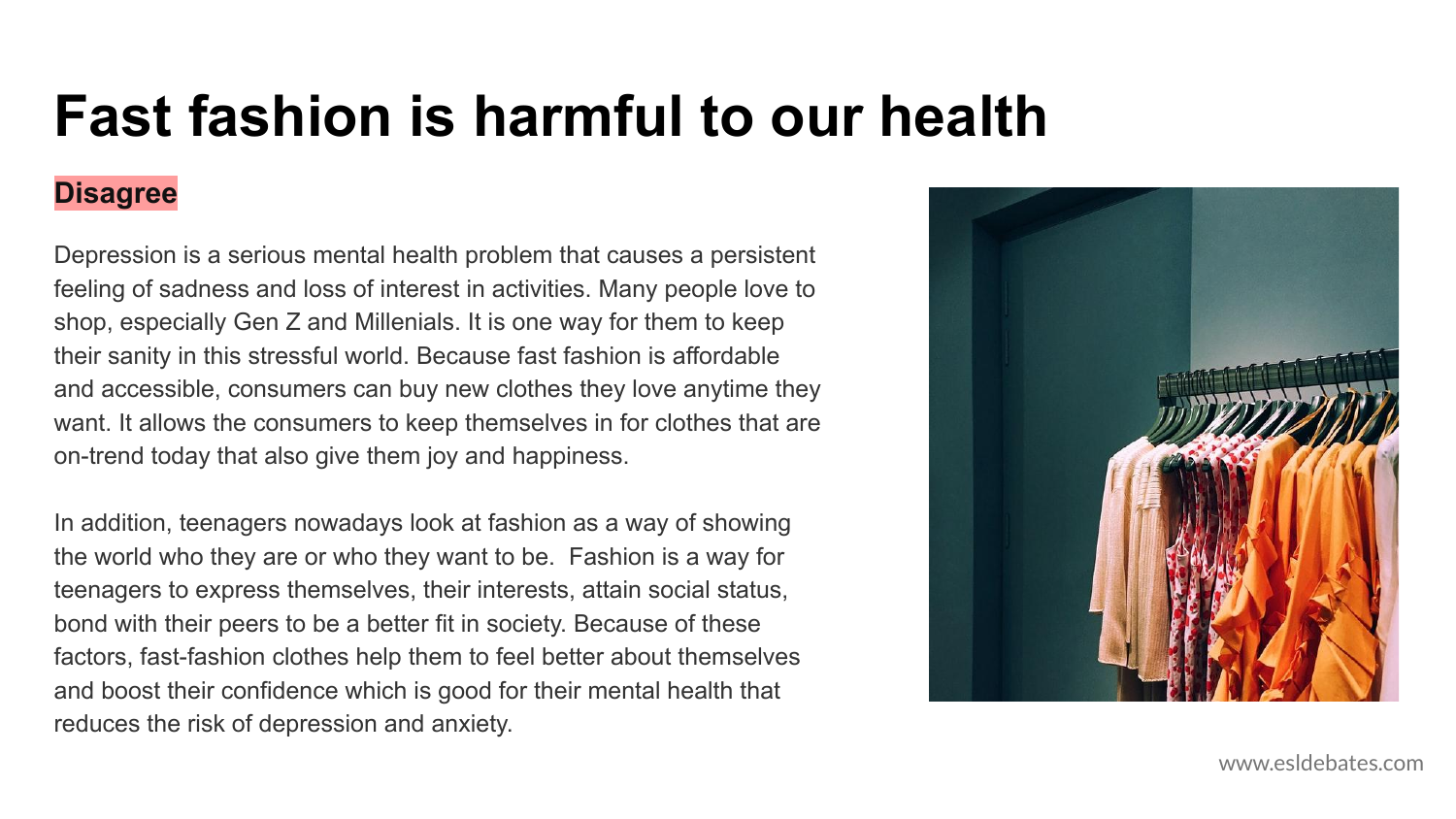### **Thrift stores are better than fast-fashion brands**

#### **Agree**

Thrifting is defined as shopping at a thrift store, garage sale, or flea market for slightly used stuff at a lower price. Thrift stores are a lot better than buying fast-fashion clothes because of these factors: First, it is more sustainable practice, it is one of the solutions for our trash problems. Choosing to purchase at a thrift store decreases waste greatly because fewer garments are created. Fewer textiles and fibers will end up in massive trash piles as a result of less clothing.

What's more, is you are giving new life to something that is supposed to be in a landfill. Second, thrift stores are more economical. As previously mentioned, you can buy different kinds of stuff in thrift stores at a very low price, yet high quality. Fast-fashion clothes are also affordable, but remember that manufacturers produce fast fashion at low cost, which makes the products low quality. It will not help you to save money at all if your clothes will just last for a few wears.

Lastly, supporting thrift stores is also helping other people who are in need. The majority of thrift stores are non-profits organizations that donate their proceeds to individuals in need. Goodwill Industries spends around 83 cents of every dollar on local activities and services for the less fortunate. As well as St. Vincent de Paul in Baton Rouge, they help those people in need in finding work, overcoming substance misuse, and gaining access to education.